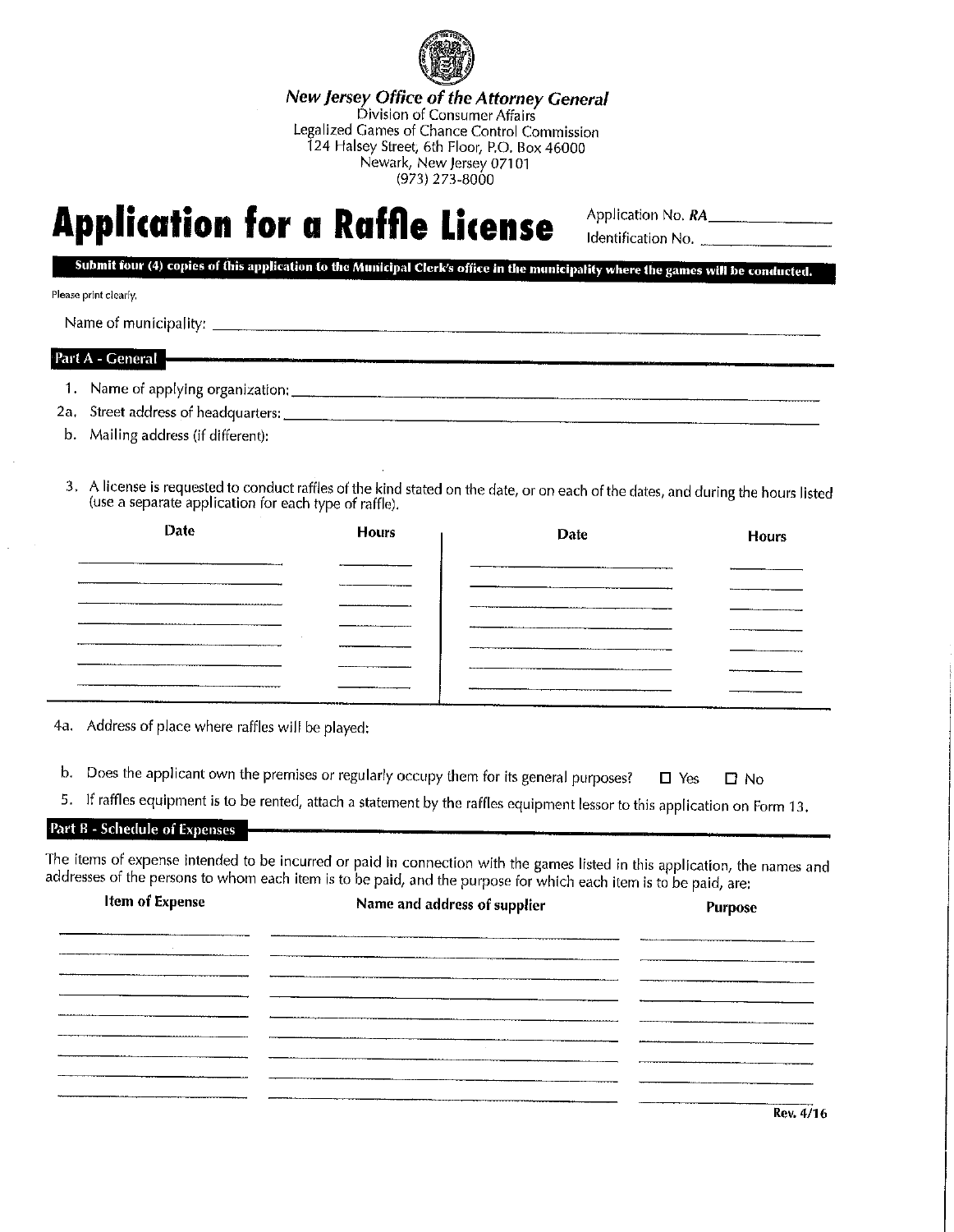Part C - Schedule of Purposes

- 1. The specific purpose(s) to which the entire net proceeds of the games listed in this application are to be devoted, and the manner in which they are to be so devoted, are:
- 2. If any part of the net proceeds are to be devoted to a purpose allowed by the Raffles Licensing Law by turning the same over to another organization which is exclusively devoted to such purposes, secure the signature of its president or other executive officer to the following certificate:

"It is hereby certified that \_

Name ol organization

will accept from the licensee any part of the net proceeds of the games listed in this application to be turned over to it."

| Date:                              |     | bignature <sup>.</sup> |     |
|------------------------------------|-----|------------------------|-----|
| <b>Part D - Schedule of Prizes</b> | $-$ |                        | ___ |

A description of all prizes to be offered and given in all of the games listed in this application is as follows. For merchandise, describe the article and state the retail value; if prizes are to be donated, indicate that fact and estimate as accurately as possible the information requested below.

| <b>Description of Prize</b> |               | Donated (Yes or No) | <b>Retail value</b> |
|-----------------------------|---------------|---------------------|---------------------|
|                             | $\Box$ Yes    | $\square$ No        |                     |
|                             | $\Box$<br>Yes | $\square$ No        |                     |
|                             | $\Box$ Yes    | $\square$ No        |                     |
|                             | $\Box$ Yes    | $\square$ No        |                     |
|                             | $\Box$ Yes    | $\square$ No        |                     |
| $\sim$                      | $\square$ Yes | $\square$ No        |                     |
|                             | $\Box$ Yes    | $\square$ No        |                     |
|                             | $\square$ Yes | $\square$ No        |                     |
|                             | $\Box$ Yes    | $\square$ No        |                     |
|                             | $\Box$ Yes    | $\square$ No        |                     |
|                             | $\Box$ Yes    | $\square$ No        |                     |
|                             | $\Box$ Yes    | $\Box$ No           |                     |
|                             | $\Box$ Yes    | $\square$ No        |                     |
|                             | $\square$ Yes | $\square$ No        |                     |
|                             | $\square$ Yes | $\Box$ No           |                     |
|                             | $\Box$ Yes    | $\square$ No        |                     |
|                             | $\Box$ Yes    | $\Box$ No           |                     |
|                             | $\Box$ Yes    | $\Box$ No           |                     |
|                             | $\Box$ Yes    | $\square$ No        |                     |
|                             | $\Box$ Yes    | $\square$ No        |                     |
|                             | $\square$ Yes | $\Box$ No           |                     |
|                             | $\square$ Yes | $\square$ No        |                     |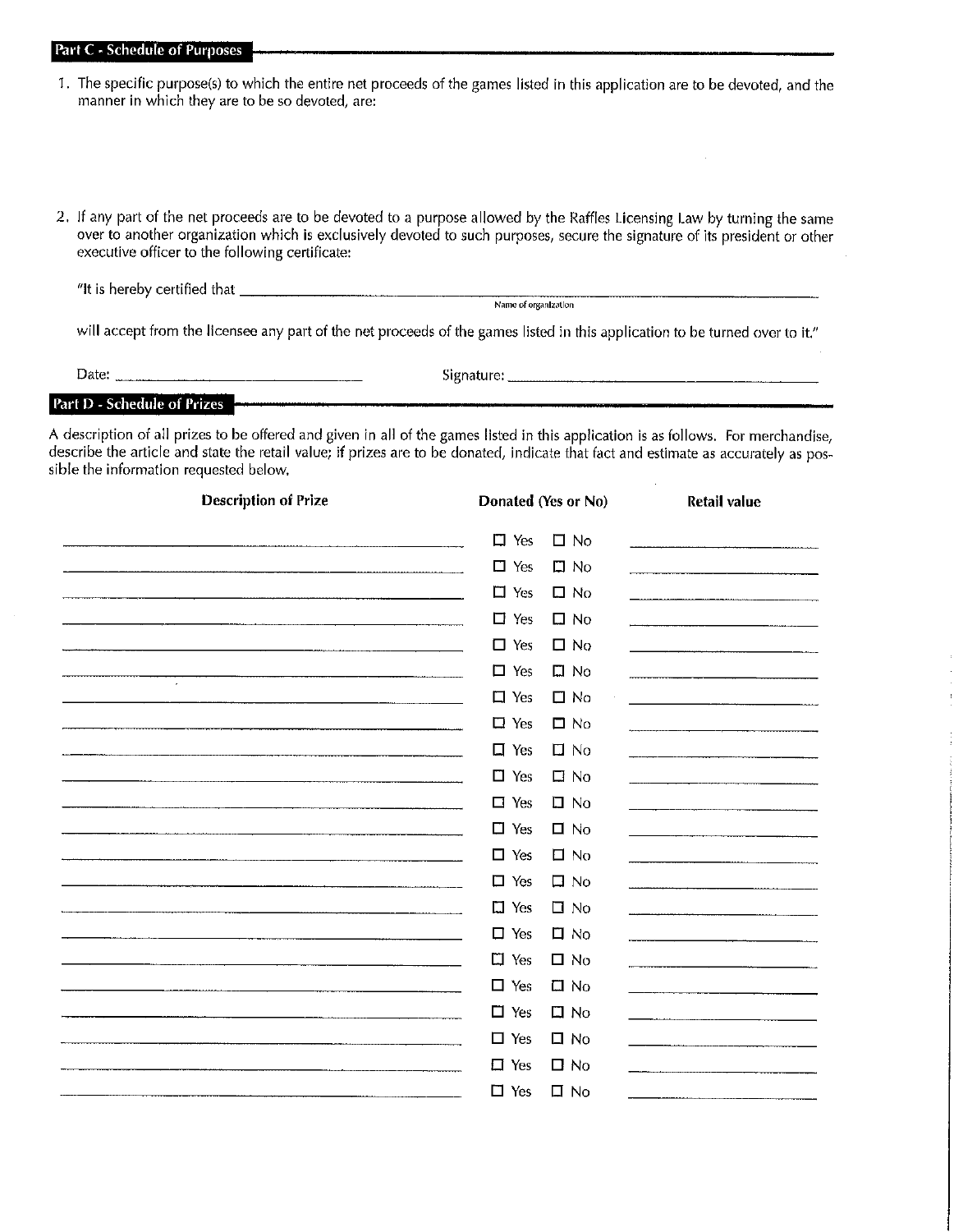| (1) Office                                                                                                                  | Name of officer                   |                                                                                                               | Age |
|-----------------------------------------------------------------------------------------------------------------------------|-----------------------------------|---------------------------------------------------------------------------------------------------------------|-----|
| <b>Residence address</b>                                                                                                    | Telephone No. (include area code) |                                                                                                               |     |
|                                                                                                                             |                                   | Evening ________________                                                                                      |     |
| (2) Office                                                                                                                  | Name of officer                   |                                                                                                               | Age |
| <b>Residence address</b>                                                                                                    | Telephone No. (include area code) |                                                                                                               |     |
|                                                                                                                             |                                   |                                                                                                               |     |
| (3) Office                                                                                                                  | Name of officer                   |                                                                                                               | Age |
| <b>Residence address</b>                                                                                                    | Telephone No. (include area code) |                                                                                                               |     |
|                                                                                                                             |                                   | Day <b>Evening Example 18</b>                                                                                 |     |
| (4) Office                                                                                                                  | Name of officer                   |                                                                                                               | Age |
| <b>Residence address</b>                                                                                                    | Telephone No. (include area code) |                                                                                                               |     |
|                                                                                                                             |                                   | Day Evening Evening                                                                                           |     |
| Part F - Members of Applicant who will be in charge of the games                                                            |                                   | a a shekara wa shekara 1999, a shekara 1999, a shekara wa wasan wasan ƙwallon ƙafa ta 1999, a 1999, a 1999, a |     |
| Name of member in charge                                                                                                    | <b>Residence address</b>          | Telephone No. (include area code)<br>Day / Evening                                                            | Age |
|                                                                                                                             |                                   |                                                                                                               |     |
|                                                                                                                             |                                   |                                                                                                               |     |
|                                                                                                                             |                                   |                                                                                                               |     |
|                                                                                                                             |                                   |                                                                                                               |     |
|                                                                                                                             |                                   |                                                                                                               |     |
| Part G - Members of Applicant who will assist in conducting the games<br>Name of member                                     |                                   | <b>Residence address</b>                                                                                      | Age |
|                                                                                                                             |                                   |                                                                                                               |     |
|                                                                                                                             |                                   |                                                                                                               |     |
| Part H - Names of other organizations whose members will assist in conducting the games<br>Name and address of organization |                                   | How related<br><b>Identification No.</b>                                                                      |     |
|                                                                                                                             |                                   |                                                                                                               |     |

 $\overline{a}$ 

If more space is needed in any section of this application, insert extra sheets of paper.